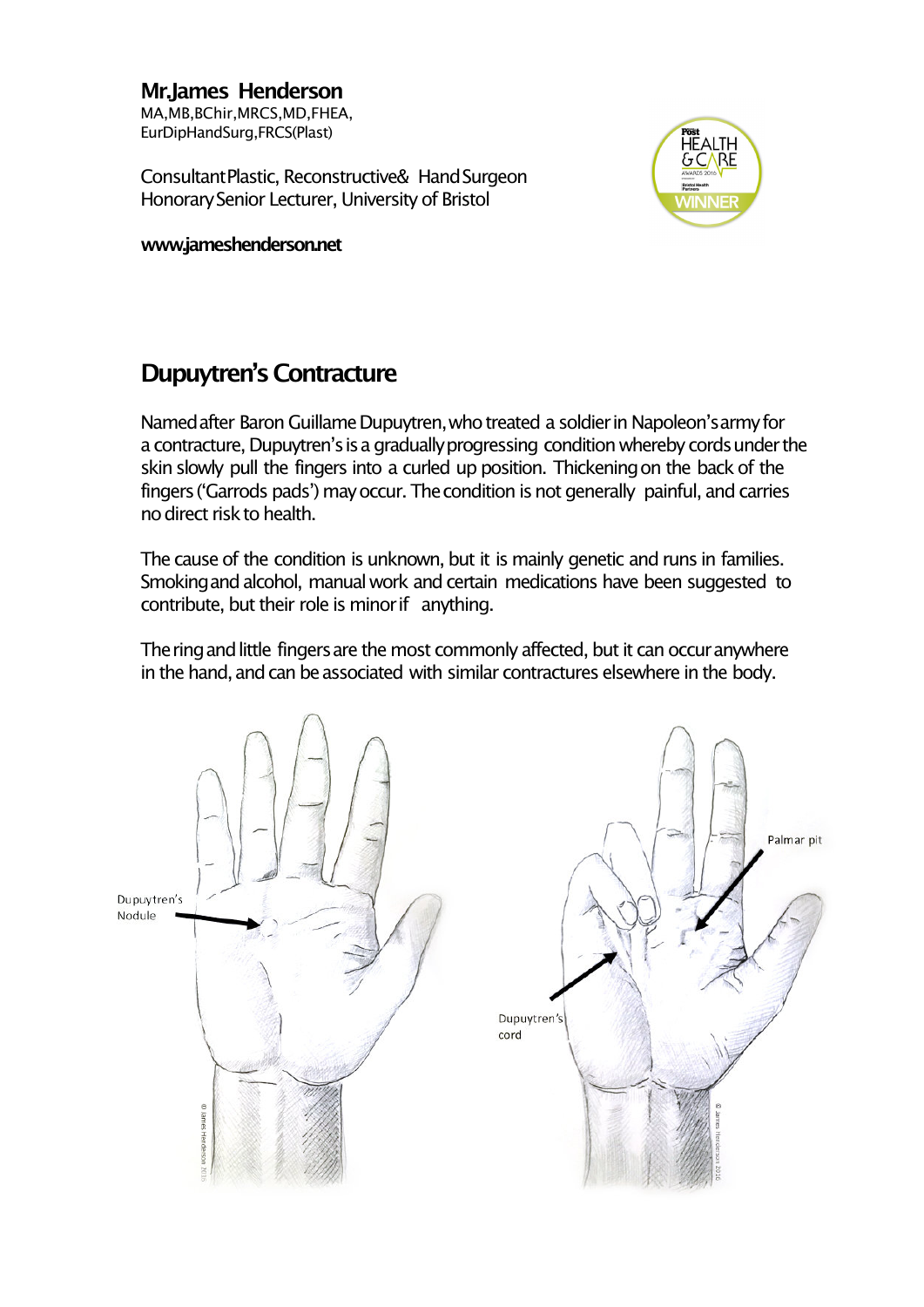The contractures can be very disabling, and never improve spontaneously. Splinting or stretching are not of benefit. Even after treatment, the process that causes the contractures continues, and many patients need further treatment, although we hope that this will not be for many years, if at all.

The problem occurs in the fascia of the palm of the hand. The fascia is a strong network of fibres that anchors the skinof the palm to the deep structures, so that it doesn't slip or slide when we want to grip an object. This can be seen quite easily by comparing the relatively immobile skin of the palm with the very mobile skin on the back of the hand. Fascia is made of fibres of the protein collagen.

### **Treatment**

The treatment of Dupuytren's contracture will depend on its severity and the wishes of the patient. All the treatment techniques aim to divide the affected fascia in the palm or fingers, and for a longer lasting solution, the fascia is removed, to try to prevent recurrence. I can offer a wide range of treatment options, and will discuss these with you.

#### **Needle Fasciotomy**

Some mild cases can be treated by simply dividing the cord in the palm with the sharp point of a needle. This minimises the trauma to the hand, and for some contractures can be very effective. Of course, because there is no attempt to remove the affected fascia, the disease will eventually recur. This treatment may be appropriate for patients with a very mild condition, or a single cord in the palm, as well as those unwilling or unable to undergo a larger procedure.

### **Limited Fasciectomy**

An '-ectomy' means 'taking something out' rather than just dividing it ('-otomy'). A limited fasciectomy can be performed under local anaesthetic, and involves a small operation to remove a section of the diseased fascia. This is done with the aim of preventing or delaying the recurrence of the disease.

#### **Fasciectomy**

For more extensive Dupuytren's disease, an attempt is made to remove all of the affected tissue. Thistypically involves a cut from the palm upalongthe finger(s). The nerves, arteries and tendons of the finger are identified and carefully protected, and all the affected tissue is removed. The aim of this operation, in addition to allowing the finger to straighten, is to prevent recurrence of the contracture. It is impossible for any surgeon to completely eradicate recurrence with any currently available treatment.

#### **Joint Release**

Due to an unfortunate quirk of nature, the middle knuckle of the finger develops a problem if it is held curled up for too long, and this is a common problem with severe Dupuytren's contractures. The ligaments that stabilise the joint become shortened after a period, and the joint cannot be extended even if all the affected Dupuytren's disease tissue is removed. The solution to this problem is to carefully release the ligaments of the joint, elevating them from the bone whilst protecting the nerves, arteries and tendons that overlie them. The joint can then be straightened.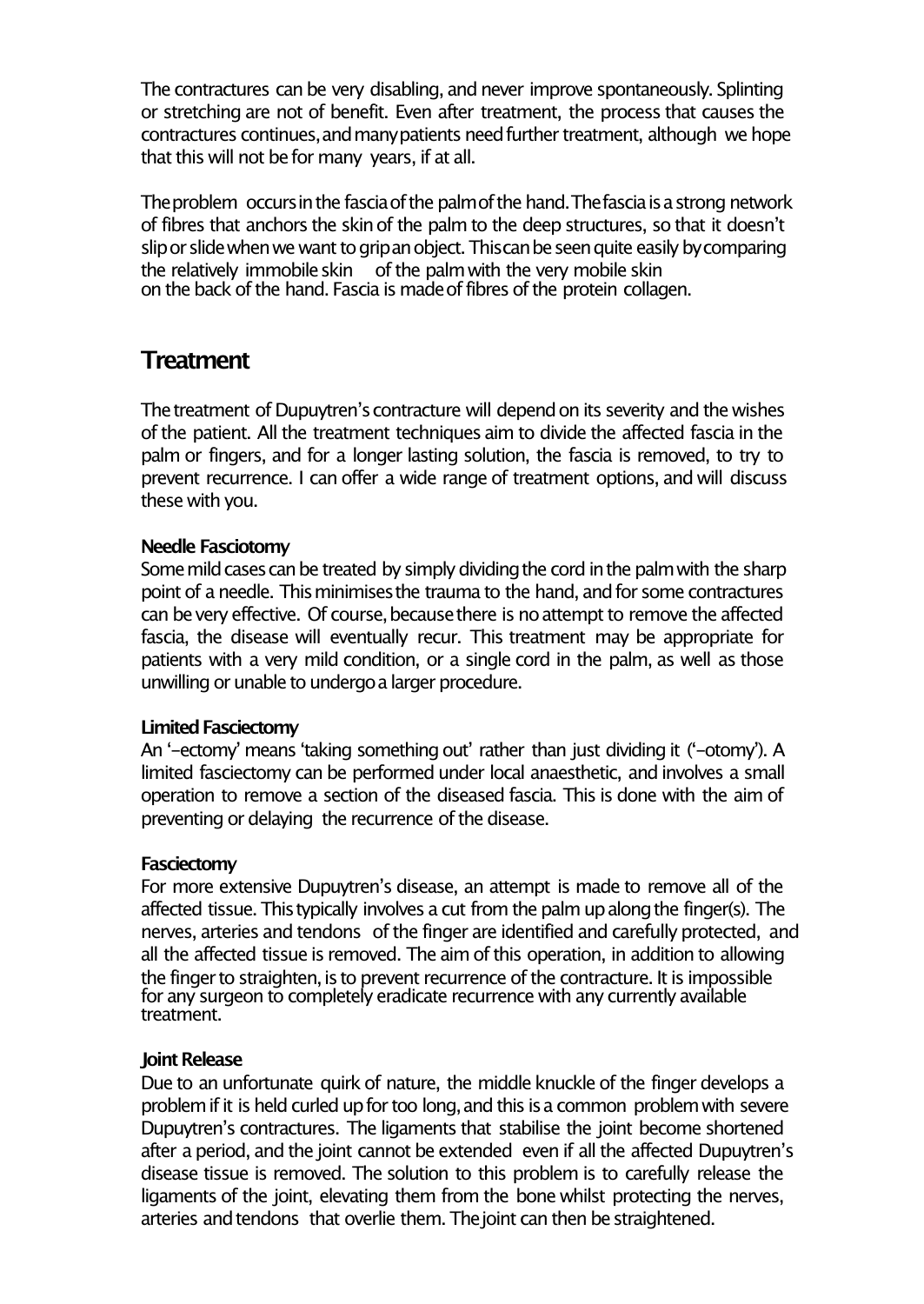This procedure is relatively straightforward, although in severe cases the tendons, nerves and arteries have also become shortened, and this can limit the amount of straightening possible in the finger.

#### **SkinGraft**

Some patients find that the Dupuytren's disease involves the skin of their palm or finger-nodules, and pits can develop. It may not be possible to save the skin and still treat the disease adequately. In this situation, the skin involved can be carefully removed and replaced with a skin graft. I usually take the skin from higher up on the same arm depending on the amount needed and patient preference.

#### **Collagenase (Xiapex®)**

In the past couple of years, Xiapex $\mathcal D$  (aka Xiaflex $\mathcal D$ ) has become a treatment option. This is an enzyme called collagenase, which is isolated from bacteria in culture. The enzyme breaks down the collagen in the Dupuytren's cords, which can then be broken by manipulating the finger. This means that Dupuytren's disease can be treated without surgery. I have found this to be a very effective treatment, but it cannot solve every problem, and I still recommend surgery for many patients.

Collagenase treatment still leads to a lot of bruising and swelling in the hand, and the skin often tears during manipulation, because it is too tight to allow the finger to straighten otherwise. This usually heals up extremely well but needs to be expected.

In 2020 there has been a worldwide supply problem with Xiapex, though I hope that this will be resolved.

#### **Scars**

I design my scars to look like zigzags, because all scars shorten as they heal. The scar is planned so that as it shortens it won't make the finger bend again. In time the scars heal to be almost invisible for mostpatients. Skin grafts are usually rectangular or oval in shape, again planned to limit disease recurrence and prevent contractures. I usually use dissolving stitches, so you don't have to worry about having them removed.

#### **Physiotherapy**

After surgery or collagenase treatment, I regard expert physiotherapy as an essential part of the treatment, and I work with a team of specialist hand physiotherapists who will provide the necessary splinting and exercises that will enable you to recover as quickly as possible, whilst preventing scar problems or stiffness. The physiotherapy can be hard work, and you will need to attend regularly. Thisenables us to routinely obtain excellent results after Dupuytren's surgery.

#### **Timeoffworkandactivities**

It generally takes 2-4weeks for patients to return to driving and non-manual work. The wounds are usually healed in two weeks. Patients with skin grafts may take a little

longer to get back to work.

# **Risksof surgery**

**Cold intolerance–After any hand surgery it is normal for patients to report that** their hand is more sensitive to the cold. This resolves gradually over several winters, but can be annoying.